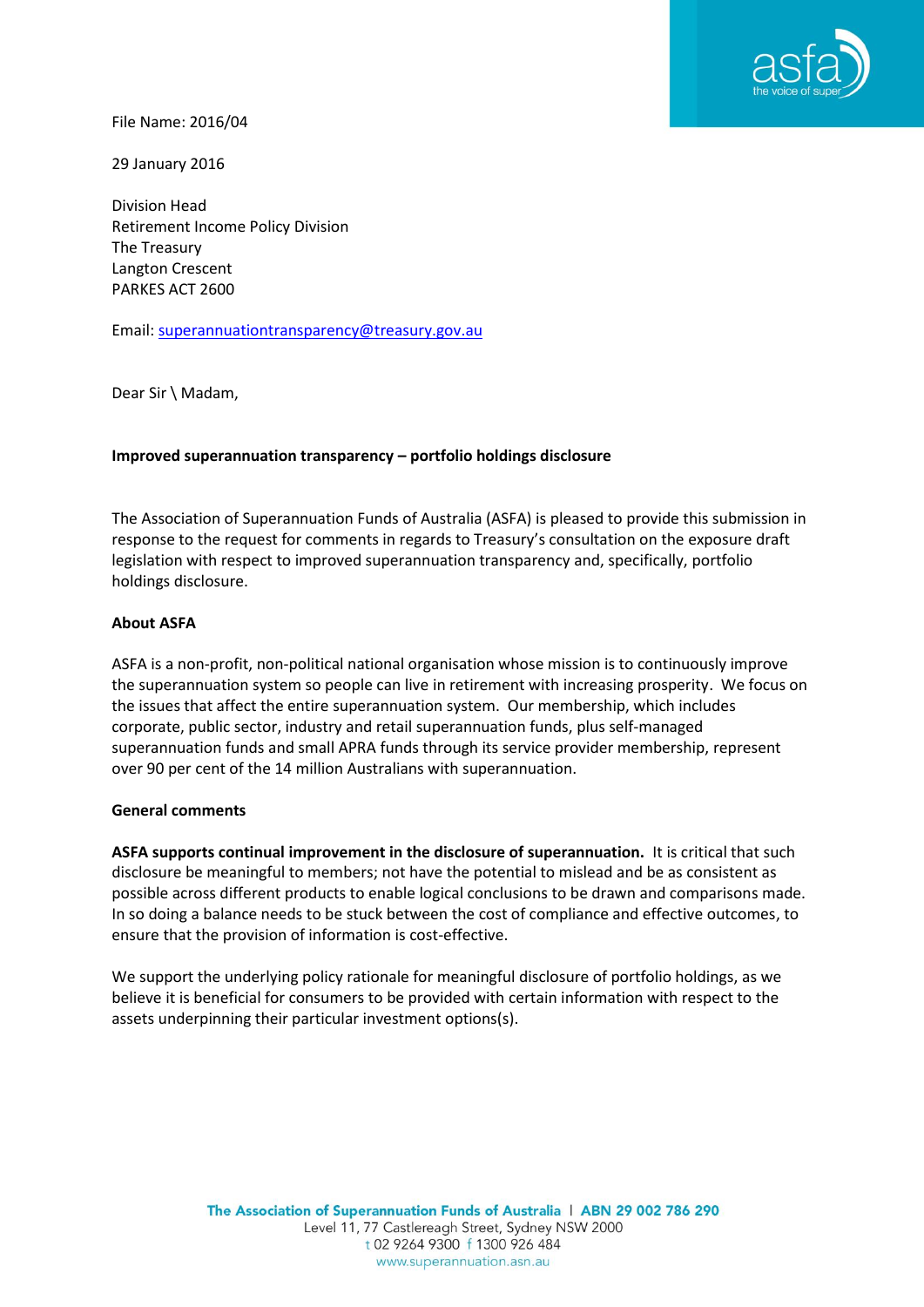#### *General – overall portfolio holdings disclosure framework / requirements*

**ASFA generally supports the intent of the draft legislation and regulations. The simplified model of reporting investments of associated entities; the repeal of the notification and reporting requirements and the policy to protect confidential information about sensitive assets are welcomed.** We also support the time lags in reporting information as that addresses concerns regarding the disclosure of commercially sensitive information. The revised requirements generally will be more practical and cost effective to implement than the original version.

There remain, however, some residual **concerns among some members with respect to the (lack of) value of the data** prescribed by the requirements of the draft legislation to consumers. Further, it is unclear as to whether the prescriptive nature of the regulations means that trustees are unable to go beyond the requirements. **We submit that funds should have the flexibility to enhance their portfolio holdings disclosure**, over and above the minimum, base-line, standards prescribed under the legislation, if desired. While the broad concepts were confirmed in ASIC's consumer testing, in practice the sheer volume and complexity of data disclosed will prove to be dramatically different to the relatively simple concepts which were tested. Members are of the view that, if consumer testing were performed utilising more realistic prototypes, the results would play out differently. Furthermore, the various gaps in data will not aid comprehension or comparability.

While delayed disclosure will assist, members are concerned that there may be some adverse implications which may result from requiring this level of disclosure, which ultimately will be detrimental to members. By way of example, to improve control, transparency and flexibility (to protect members' interests) funds often holds assets directly in their name under Separately Managed Accounts, which are then managed by external investment managers. As these are 'associated entities' this will necessitate disclosure of the underlying assets. Some investment managers have serious concerns about disclosing their positions (for example, trend followers who have large futures exposures which necessitate short term trading strategies) which may result in these managers insisting on managing the fund's mandates through their own vehicles and the members of the fund would lose the benefits of having Separately Managed Accounts.

While we understand and agree with the intent of the legislation we would like to see any detrimental side effects, such as those outlined above, minimised. Accordingly, one member has proposed that the following model for disclosure could be considered: -

- asset name
- asset type
- sector
- aggregate percentage exposure, at investment option level, to a prescribed number of assets in each asset class (the top ten assets in each asset class)
- only disclose the individual asset percentage allocation where the individual asset exposure exceeds five per cent exposure at the investment option level.

We believe that the above would be likely to meet the members' interests for disclosure, without compromising the positions held.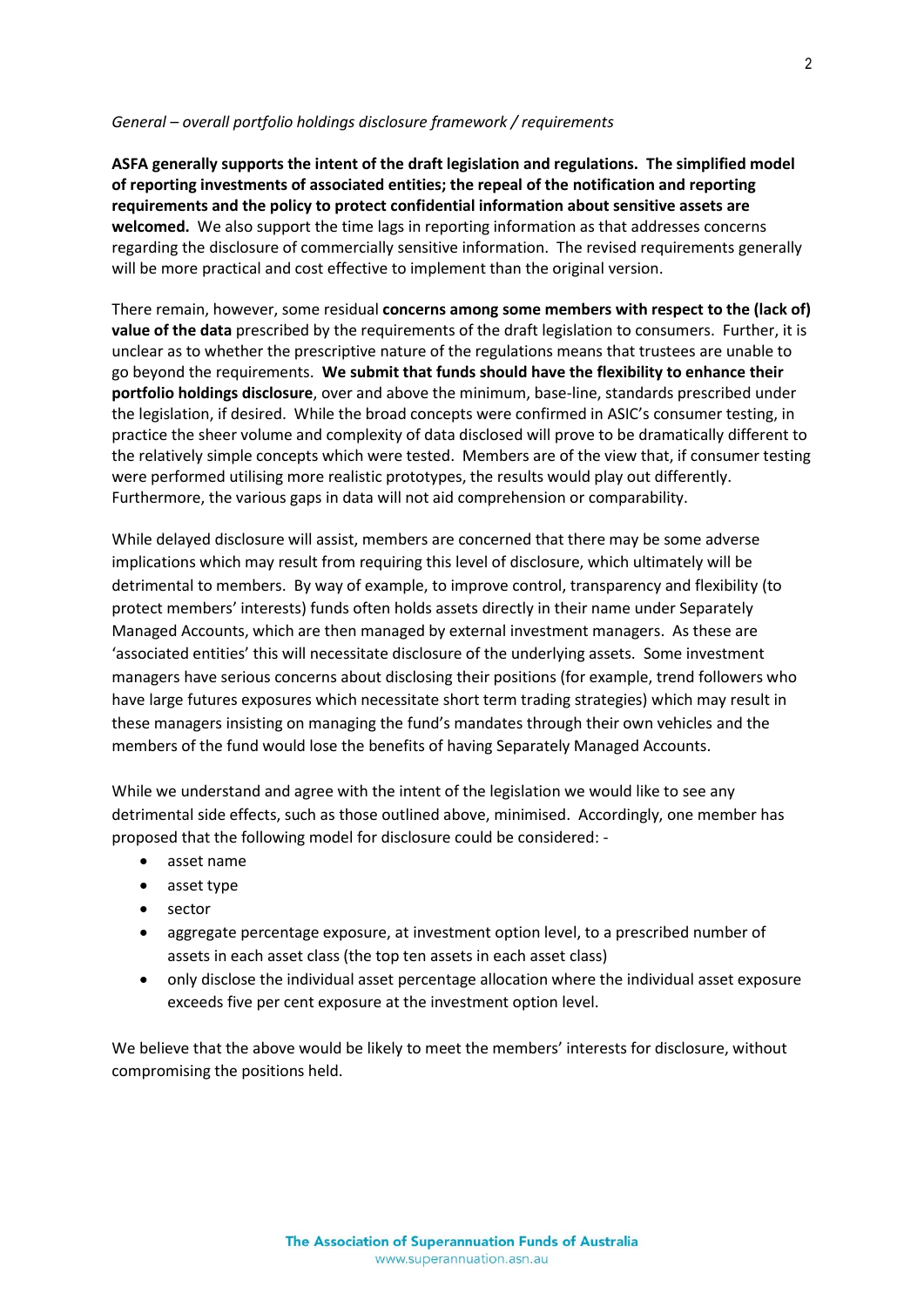Other potential alternatives that members have raised include

- requiring full disclosure being completed on an 'as required' basis, in response to a specific query; or
- the provision of an interrogate-able database, as opposed to publishing the full list.

It should be noted that the resources and costs which are likely to be required to manage the production of portfolio holdings disclosure and handle queries is still likely to be fairly significant, and will reduce returns to members.

ASFA appreciates that Treasury has responded to past industry submissions, however, there are a number of newly introduced items in the draft legislation and regulations which will necessitate more analysis than was achievable in the time available and some which will require further clarification.

Given the importance of ensuring that the portfolio holdings disclosure regime is properly designed and the legislation drafted effectively we are concerned that the consultation period provided by Treasury occurred over the Christmas \ New Year and summer holiday break, when a number of our members are either on leave or have had little time to consider the ramifications of the proposed draft legislation. **Given the timing of this consultation it is possible we may receive feedback from members after making this submission - if this occurs we would appreciate the opportunity to raise any matters of significance with you.**

ASFA would welcome the opportunity to discuss portfolio holdings disclosure with you further.

Below we have raised some specific policy issues and operational concerns with respect to the exposure draft legislation.

#### **Specific comments on the draft legislation**

#### **1. Superannuation Legislation Amendment (Transparency Measures) Bill 2015 (the Bill)**

*Directly held products / property and look through for associated entities*

**Members have requested clarification as to what precisely is meant by "look-through" and "levels".** We note that the regulations use the term "level" but they do not define what is meant by this.

Asset managers will provide to the superannuation fund the investment options which are listed in the fund's PDSs. The investment options of a particular product often involve investing in internal pooled trusts, the Responsible Entities of which are associated entities to the RSE licensee, and which are not offered externally at all.

One member has suggested that, in example 1.1 provided in the Explanatory Statement, they would disclose Eagle Six and Atar before the 'end investments'. As such, it is not clear how this would benefit members and users of the data, when it is the end investment which has been invested in to maximise returns for members. This member has suggested that, if the internal pooling trusts are disclosed in the table in Schedule 8F, this data will not be consistent with the current data provided to, and published by, research houses like Morningstar. This will confuse members and users of portfolio holdings data.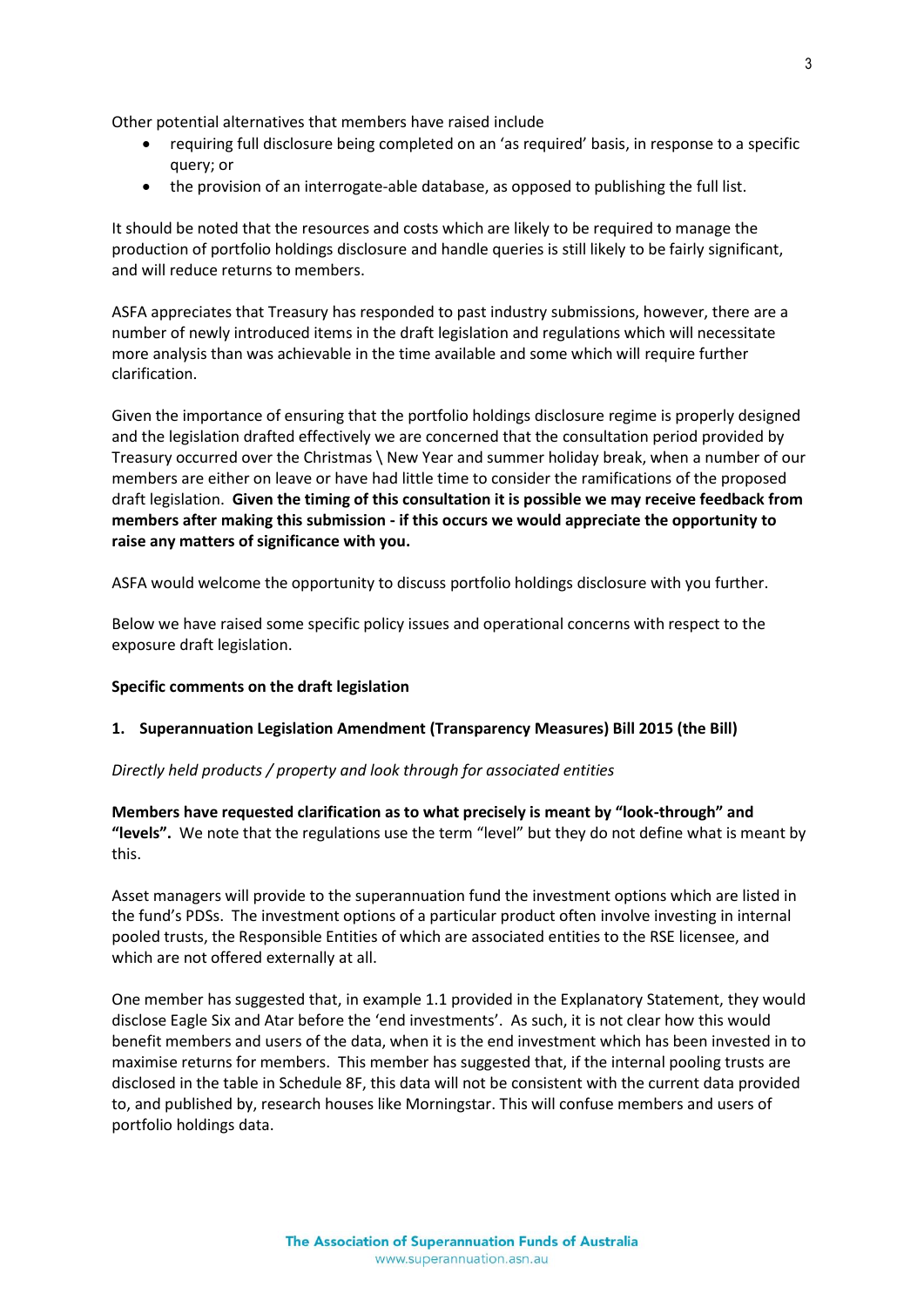The question has also been raised with respect to investment options in classes of products within a superannuation fund. A number of superannuation funds employ a structure whereby different classes of products are offered within the one superannuation fund. Many of the same investment options (particularly the 'pre-blended' or 'managed' funds) will be offered across the range of products. Clarification is required as to whether what is to be provided is: -

- a consolidated view of investment options, irrespective of which product class they are in; or
- the investment options set out on a per product / per class basis.

#### *Reporting dates*

The proposed amendment to section 1540 will mean that sub-section 1017BB(1) will apply in relation to a reporting day which is 31 December 2016 and to later reporting days. Implementation by 90 days after this this reporting date is likely to be particularly tight, given that the Bill and Regulations are unlikely to be finalised until mid-year, other legislative changes that will need to be implemented at this time and the need for IT requirements (such as website design). Given this may not allow sufficient time for full implementation, **it may be worthwhile considering amending the first reporting date to 30 June 2017.**

#### *Application to legacy products*

Proposed new paragraph 1017BB(4)(b) of the Bill exempts any of an entity's investment options which have been closed to new members for at least five years. ASFA supports this decision, as the inclusion of these products would have imposed a significant burden on providers to update multiple legacy systems, which would have been unjustifiable, given these products have been closed to new members for some time.

**We welcome the proposed "closed to new members for at least five years" test as we believe this is simple for the industry to apply in practice.**

#### *Treatment of annuities in an investment option*

ASFA believes that the reporting of the underlying assets of an associated life company, on a look through basis, with respect to guaranteed life policies is not appropriate. **We support the proposed amendments to classify guaranteed life policies as directly held investments of the RSES licensee, whereby only the relevant life office statutory fund(s) need be reported, with no requirement to report the underlying investments of the statutory fund on a look through basis.**

### *Protection of confidential information about commercially sensitive assets and non-disclosure agreements*

**ASFA appreciates that the proposed new paragraph 1017BB(4)(c) provides an RSE with the flexibility to select a limited number of assets (up to five per cent of the assets attributable to an investment option), which it considers to be commercially sensitive, to exclude from disclosure.**

**Members, however, have serious concerns about disclosing asset valuation details for private assets.** Publishing the latest valuation of large illiquid assets may limit the ability to achieve a competitive price on sale.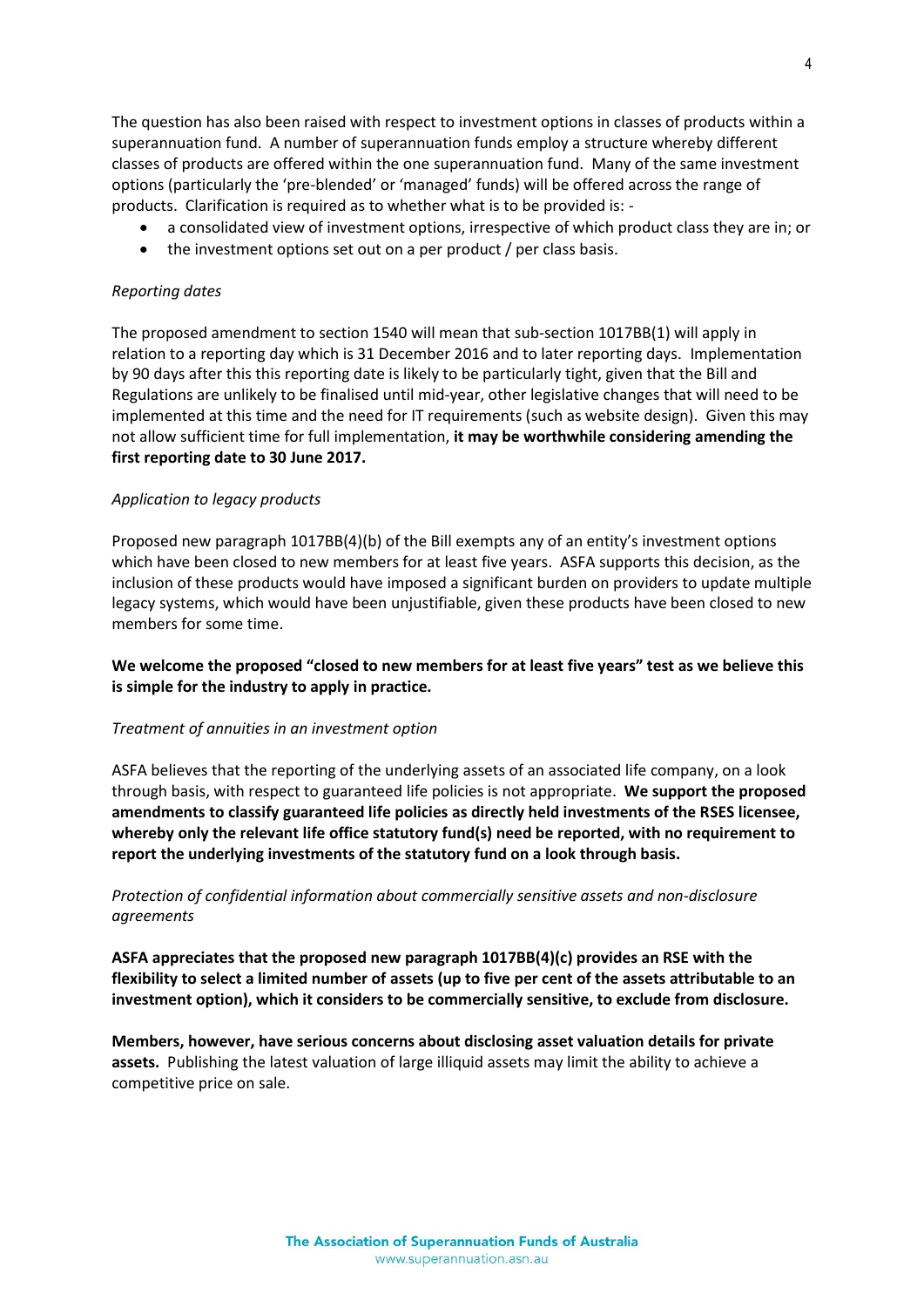With respect to unlisted (direct) assets, disclosure of the book value will put the superannuation funds at a material commercial disadvantage with respect to all other participants in the market, who do not need to disclose such information. This will have a deleterious effect upon the investment returns of members of those funds.

By way of example is the experience of one large fund: -

- it successfully acquired an additional interest in an existing asset through the exercise of a pre-emptive right at a discount to the fund's book value. Had the fund been in the position of having to disclose its book value, the market would have "bid up" the asset to at least an equivalent level thereby eliminating any advantage to the fund and denying its members the opportunity to acquire an investment at an attractive price;
- it sold an asset at a price above the fund's book value. In a difficult market, as was the case, the likelihood of receiving an offer at or above book value was unlikely and had the fund been forced to disclose its book value to the market the opportunity of making a sale above that value would have been lost.

**It is important to note in this context that no other business entity in these markets is subject to similar disclosure requirements. This places superannuation funds at a considerable disadvantage and represents a considerable distortion of the market.**

In addition, members also have concerns around existing non-disclosure agreements, such as some private equity, hedge fund, joint venture and co-investment arrangements.

**We are concerned that the use of a proxy of five per cent may lead to two potential outcomes: -**

- **the under-disclosure \ non disclosure of up to five per cent of assets which are not in fact commercially sensitive;**
- **the need for trustees to make applications for relief to ASIC, under section 10120F of Part 7.9 of the** *Corporations Act 2001***, in circumstances where the value of a genuinely commercially sensitive investment exceeds five per cent.**

**ASFA is of the view that is should be possible to determine principles by which trustees can determine, and be exempted from disclosing the market value of, commercially sensitive information.** This could include investments where the current market value is not a matter of public record (for example, a direct interest in real property).

We understand that there may be a precedent for the concept of "commercially sensitive" information, adopted by the Australian Bureau of Statistics when disseminating statistical information, which could form the starting point for an appropriate principles with respect to determining of commercially sensitive information.

**An alternative may be to allow the RSE to disclose the nature or type of the asset using general wording (rather than identifying the asset by specifically naming it) and to provide the consumer with sufficient information about the nature of the asset to aid transparency of asset concentration and overall portfolio risk. Conversely the asset could be named but the value not disclosed.**

**Provision may also need to be made to accommodate investments which are subject to a (commercially essential) confidentiality undertaking, such as certain private equity investments.**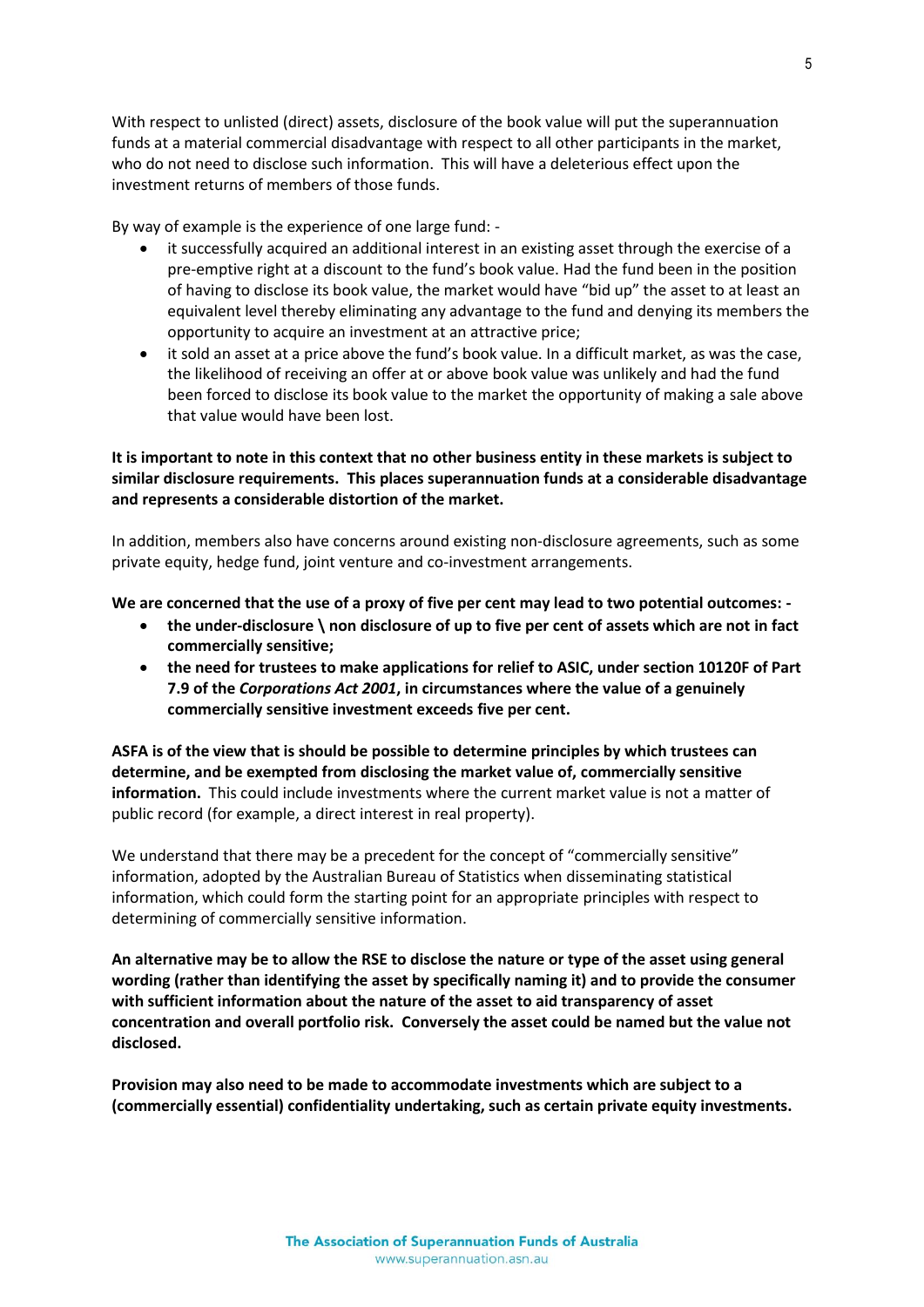### *Investments which are not material in accordance with the regulations*

Proposed new paragraph 1017BB(4)(e) provides that investment in financial products or property which is not considered to be a material investment in accordance with the regulations need not be disclosed.

In order to make this disclosure meaningful to members and not prohibitively costly to produce we submit that **a strong materiality threshold is needed in the regulations.**

# **Possibilities which could be considered include investment options with funds under management (FUM) over a prescribed amount, or disclosing assets which exceed a specified value. Another alternative may be to display the top 50 assets for each investment option.**

#### *Subsection 1017BB(4) - drafting issues*

The drafting of sub-section 1017BB(4) is particularly confused and cannot be easily interpreted or applied. By way of example: -

- the introductory words of sub-section (4) end with the word "if", however, that does not lead appropriately or meaningfully into the various paragraphs (other than paragraph (a), where the "if" is duplicated anyway)
- paragraph (b) the reference to "that has" should be replaced with "that have"
- in paragraph (e) there appears to be a typographical error, where a stray return and "(iii)" have been inserted
- the sentence following this the last sentence of paragraph (e) really belongs in paragraph (c), to which it explicitly refers.

### *Proposed new sub-section 1017BB(6) – the definition of "investment option"*

This definition is confusing, especially as it is an "inclusive" definition but only cites two examples; and is inconsistent both with definitions in the SIS Act and industry practice.

Ordinarily:

- the financial product is the superannuation fund
- the trustee can issue different classes of beneficial interest in the superannuation fund (commonly referred to as products but which are not considered to be financial products under the Corporations Act), each of which has its own PDS, which in turn contains one or more investment options
- a MySuper product is often an investment option/strategy within a product (fund) rather than a stand-alone product (fund)
- all investment options / strategies which are not a MySuper option within a product (fund) would be considered to be a "choice" investment option.

Accordingly, this warrants re-drafting, although we acknowledge that there is now the limitation that the definitions of "choice product" and "MySuper product" in the SIS Act do not reflect most product structures in practice. Were it not for the limitations of the existing definitions of MySuper product and Choice Product, alternative drafting could be along the lines of "Investment option includes an investment strategy within a class of beneficial interest. The investment strategy may be a choice strategy or a MySuper strategy".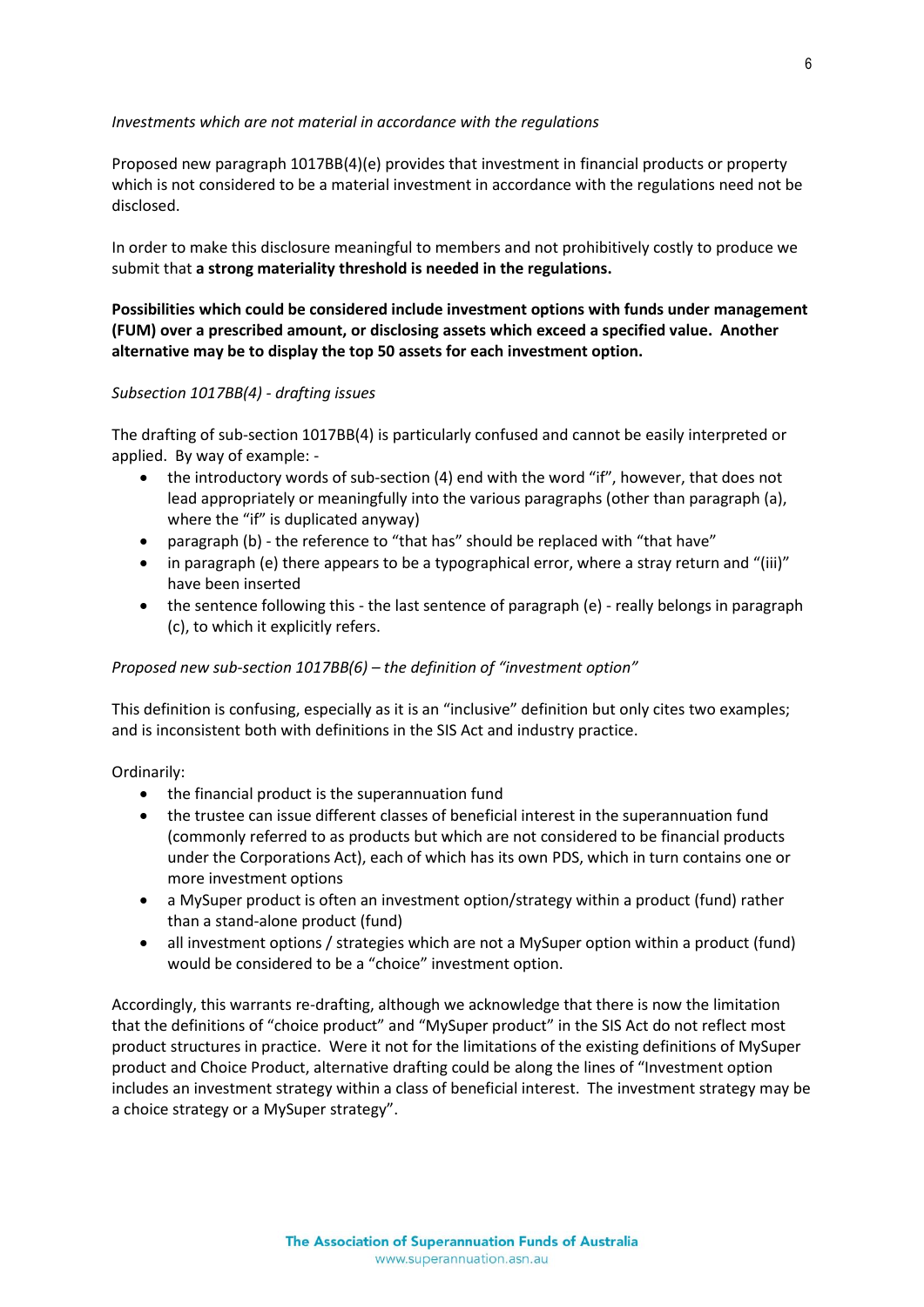### *Other drafting issues*

As item 9 of the draft amending Bill repeals sub-paragraph 1022B(1)(h), consequential amendments are required to sub-paragraphs 1022B(2)(f), (7)(b) and (7C) or 1022B(3)(g), all of which refer to sub-paragraph 1022B(1)(h).

# **2. Superannuation Legislation Amendment (Transparency Measures) Regulations 2015 (the Regulations)**

## *How information must be disclosed*

Proposed new regulation 7.9.07ZA prescribes how portfolio holdings information must be disclosed, while Schedule 8F set out an example of how the information is to be disclosed. The drafting in regulation 7.9.07ZA is very difficult to interpret and apply.

Proposed new sub-regulation 7.9.07ZA(1)(f) provides that column 1 of the table must use "a method chosen by the trustee … to identify and distinguish the classes (or levels) of financial products or property covered by paragraphs  $(3)(a)$ ,  $(b)$  and  $(c)$ ". There is no requirement that the trustee disclose or explain the method adopted, which raises the prospect that trustees may adopt different methods which may not be apparent to the user and may impede comparability.

Furthermore, sub-regulation (i)(f) refers to "the classes (or levels) of financial products or property". This implies that "classes" and "levels" can be used interchangeably. In ASFA's view, however, these words have different meanings – you can have multiple classes within a financial product. We suggest that, if use of a synonym is considered necessary, that "layers" be substituted for "classes" as it has a similar meaning to "level".

Proposed new paragraph (1)(g) relates to the asset identification method to be used by the trustee in column 1. This sub-regulation, however, then proceeds to state how the different levels of products should be set out in column 1. In our view column 1 need only set out the trustee's identifiers for each level of investment, and should not contemplate listing products in column 1. In so doing it appears as though the sub-regulation potentially crosses into the subject matter of sub-regulation (3). Accordingly, it is unclear as to how paragraph  $(1)(g)$  and sub-regulation (3) will work together. We suggested that drafting for paragraph  $(1)(g)$  could be along the following lines

"*using this method, column 1 of the table must*

- *allow for each level of financial products or property, and*
- *for each financial product or property - assign a sequential identifier which is different from the identifier for every other level of financial product or property*."

Proposed new sub-regulation (3) is difficult to follow and potentially doubles-up the subject matter of paragraph  $(1)(g)$ . We query whether the current drafting in sub-regulation  $(3)$  is needed at all, given that the information requirements only become clear on viewing the table in Schedule 8F. Accordingly, we suggest replacing the wording in sub-regulation (3) with the (much shorter) wording in paragraphs (1)(g)(i) and (ii), while the concepts currently set out in sub-regulation (3) should be set out underneath the table in the form of annotated guidance to the table. Attempting to describe in words concepts and ideas which only become clear when illustrated by means of an example will lead to confusion. It may be preferable to create the regulatory obligation through the means of prescribing the format of disclosure, through means of a worked example, as opposed to attempting to describe the content.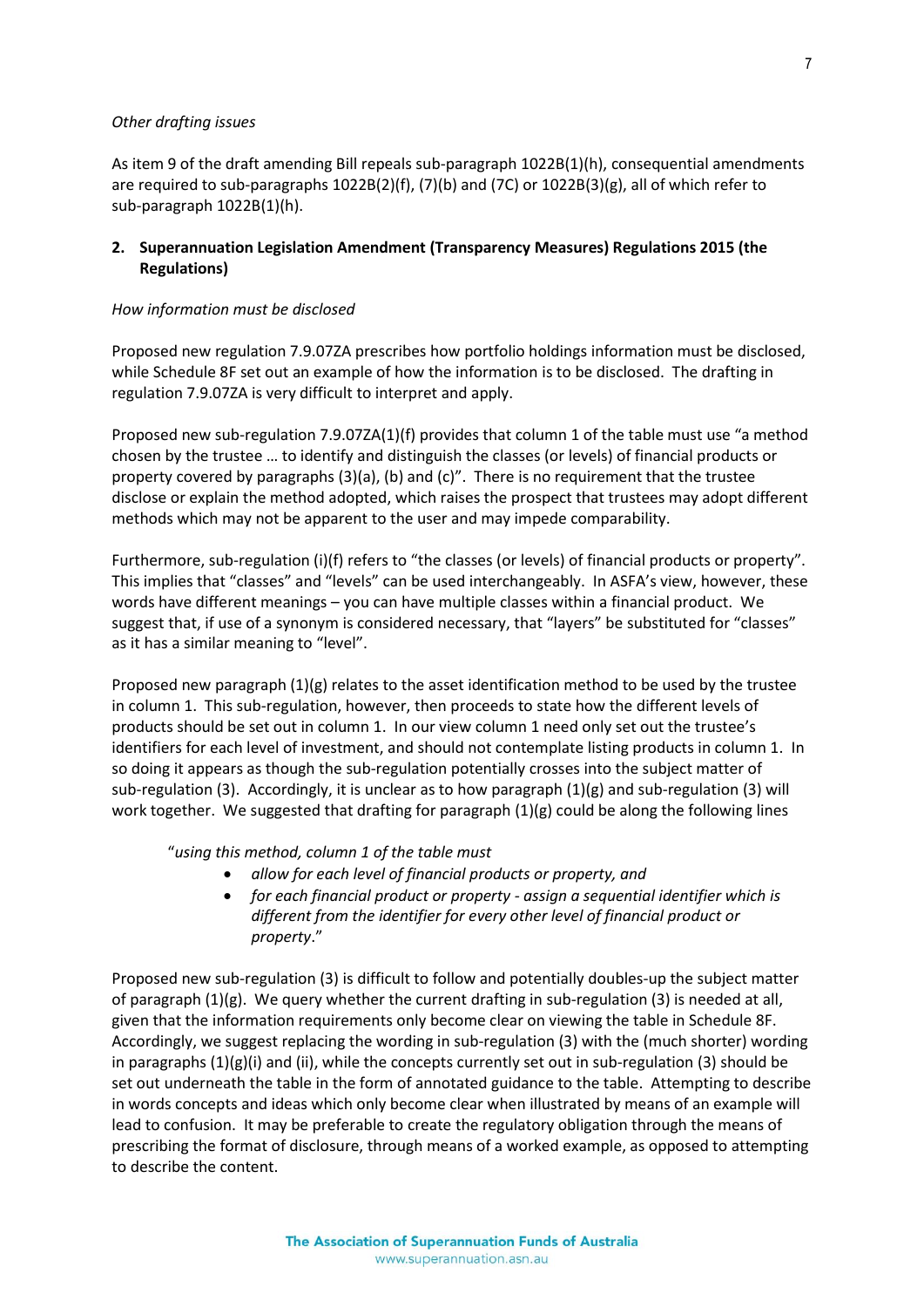#### *Information about derivatives*

Under proposed new regulation 7.9.07ZB it is unclear on what basis derivatives are to be disclosed. In particular, it will need to be clarified **whether derivative are to be disclosed on an "effective exposure" basis or the value of the actual asset.** This will need to be resolved.

# **Members have also raised the concern that publishing a full list of derivative positions, which are generally rolled on a regular basis, means that others in the market are aware of the size of positions and able to take advantage of this information.**

## *Regulation 7.9.07ZC – drafting issues*

Regulation 7.9.07ZC is titled "Organising information about derivatives" – this appears to be a typographical error (repeating the heading for regulation 7.9.07ZB) as Schedule 8F appears to be the format for disclosing ALL portfolio holdings disclosure. If this is an error in drafting, the heading of regulation 7.9.07ZC should be replaced with wording to the effect of "Organising portfolio holdings information" or, perhaps more appropriately, regulation 7.9.07ZC should be moved to form a new sub-regulation 7.9.07ZA(4).

# *Schedule 8F – Way to organize portfolio holding information*

The example table on page 17 of the draft regulations mistakenly refers to regulation 7.9.07X, as opposed to the regulation 7.9.07ZA. Furthermore the example table does not comply with the requirements in sub-regulation 7.9.07ZA(1) – there are instances of inconsistent terminology in the table which do not adhere to the regulatory requirements.

By way of example: -

- the heading of column 5 should be '**Price per unit'** in accordance with sub-paragraph 7.9.07ZA(1)(c)(v), not '**Price of unit'**; and
- the final row of the table should be displayed as '**TOTAL**' (in bold capitals) in order to comply with paragraph 7.9.07ZA(1)(h).

# **ASFA is concerned that the current approach to organising portfolio holding information may produce more complex disclosure, which is less meaningful for members.**

Requiring 'assets derived from assets' to be included means disclosure is made across multiple levels of investments without sufficient clarity of actual holdings. In particular: -

- requiring 'assets derived from assets' to be included means disclosure is made across multiple levels of investments without enough clarity of actual holdings
- providing details of the intervening structures (e.g. direct ownership or investment vehicles) does not help a member to understand that, in total, they have a certain percentage of their superannuation invested in specific assets, for example BHP shares or a particular infrastructure investment
- listing dollar amounts for each layer of assets is less meaningful than setting out the total percentage of the investment option allocated to that asset. Disaggregated dollar amounts (raw data) are less meaningful to a member than a percentage of total allocations
- requiring the number of units and the unit value, as well as the total dollars, only serves to add unnecessary complexity, given the likely volume of assets which will need to be disclosed.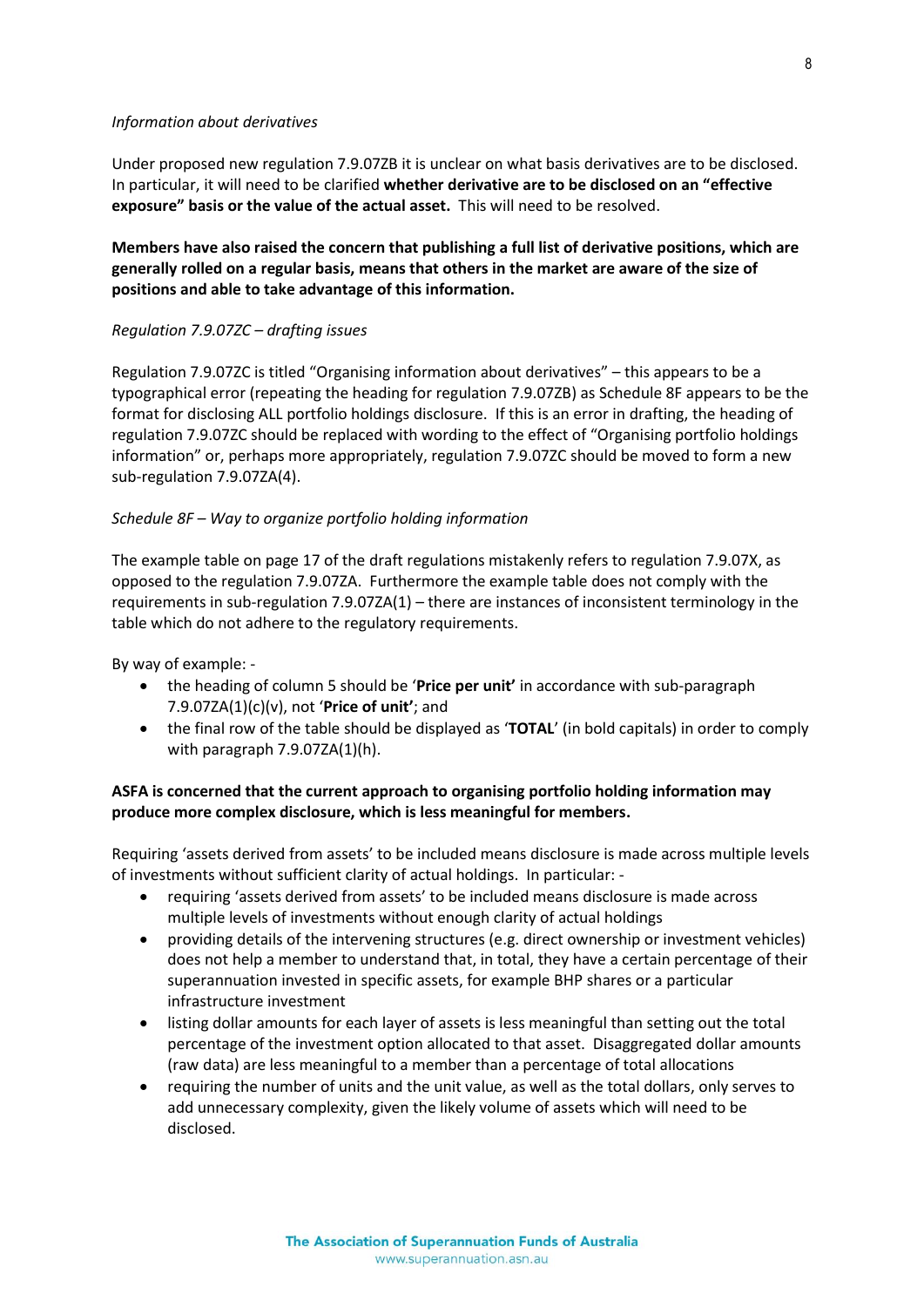Requiring the publication of all direct and associated entity holdings will still produce a large list – members have indicated that for some of their options this will run to several thousand lines of data. This means that it would still be unwieldy and complicated for members to gain any real insight into their holdings. Requiring all positions to be reported would necessitate members having a sufficient level of sophistication to be able to calculate these positions as an aggregate. This goes against the transparency sought to be achieved by the legislation.

In addition, the regulations and the table do not appear to require an order for setting out the assets in each level (by way of example, they are not listed in order of total amount invested from highest to lowest). Members have sought confirmation that this mean that no such order is required.

Finally, members have queried whether Schedule 8F is a prescribed format to which additional wording cannot be added. This will need to be clarified, as members would prefer that there be flexibility to allow additional explanatory information to be included.

# **3. Explanatory Statement to the Regulations – issues with drafting**

### *Example table*

The example table on page 13 of the Explanatory Statement does not comply with the requirements in regulation 7.9.07ZA. There are a number of instances of inconsistent terminology in the table which do not adhere to the regulatory requirements.

By way of example: -

- the heading of column 2 should be '**Name of that product or property**' in accordance with sub-paragraph 7.9.07ZA(1)(c)(ii)
- the heading of column 3 should be '**Number of units held in that product or property**' in accordance with sub-paragraph 7.9.07ZA(1)(c)(iii)
- the heading of column 4 should be '**Number of units held in any final product or property**' in accordance with sub-paragraph 7.9.07ZA(1)(c)(iv)
- the heading of column 5 should be '**Price per unit'** in accordance with sub-paragraph 7.9.07ZA(1)(c)(v)
- the final row of the table should be displayed as '**TOTAL**' (in bold capitals) in order to comply with paragraph 7.9.07ZA(1)(h).

Further, some of the information is not especially meaningful. By way of example, the category of "government bonds" is significantly less useful than a summary which shows the issuing entity and duration (for example, 10-year NSW Government bond maturing May 2017 versus a 30-year US Treasury bond maturing June 2020).

### *Nature of asset*

Page 15 of the Explanatory Memorandum states that

"*RSEs will be required to publish, for each of its investment options, information about the nature and value of financial products*" (emphasis added).

This reads differently from the draft Bill which specifically requires that financial products must be identified, which has been interpreted as the financial product having to be named.